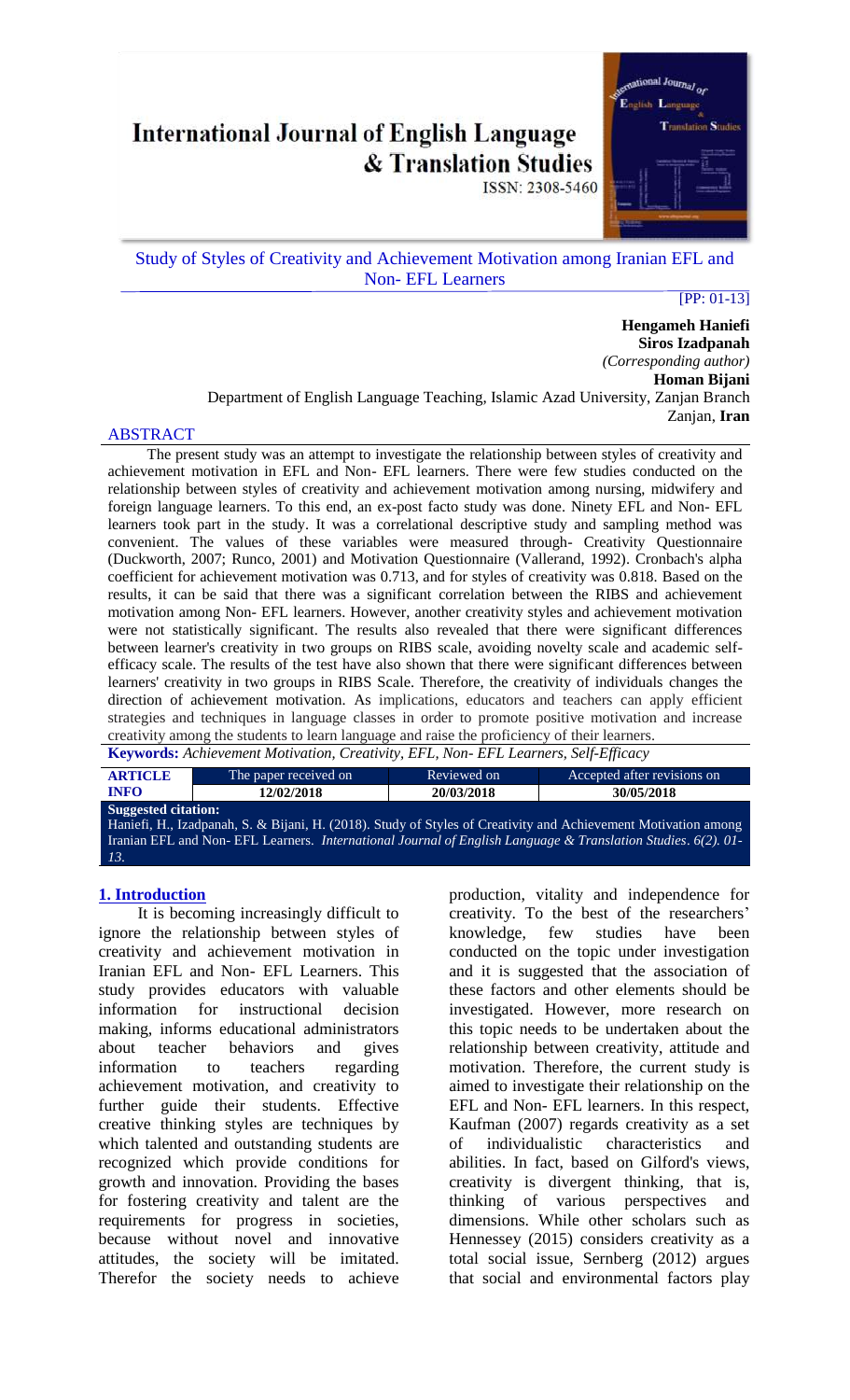major role in creativity and there is a strong link between personal motivation and creativity, that inclined more about the social settings. Aharon (2011) believes that in order to study creativity, it is not possible to deal with individuals and creative works apart from the society in which they act, because creativity never relates the act of the individual alone. Taylor (1988) and Torrance (1996) are two pioneer researchers on creativity. Several Internal and external factors stimulate the desire and energy of people to be continually interested and committed to a job, role or subject, or to make efforts to achieve a goal. So far, however, there has been little discussion about the relationship between styles of creativity, academic attitude and achievement motivation in EFL and Non-EFL learners.

It is suggested that the association of these factors and other elements to be investigated in future studies. However, more research on this topic needs to be undertaken about the relationship between creativity, attitude and motivation so that this relationship is more clearly understood. The findings of the study will clarify the relationship between three factors in learning language and will provide some practical suggestions and recommendations for the students and teachers. Thus, the current study was aimed to investigate their relationship on the EFL and Non- EFL learners.

# **2. Literature Review**

#### *2.1 Creativity*

As creativity hypothesis may be viewed as a subcategory of awareness hypothesis, it appears to be trouble of characterizing cognizance, as the term can mean diverse things to various individuals. Awareness is considered to be "a condition of intelligent psychological experience coming about because of the association of discrete sensations into brought together and significant wonders" (p. 14). Some part of the result of creative articulation should be new or, in any event, moderately uncommon. Also, the result ought to be intelligible to others rather than irregular or unusual (Richards, 2007). Steady with these criteria, this postulation characterizes creativity as anything that produces a change in or changes a current space and that is important or intelligible to others rather than irregular or odd (Krippner, 2012; Richards, 2007). Certain standard develops are especially useful to our comprehension of

what is implied by creativity. Rhodes (2004) classified creativity into the four parts- item, process, individual, and press of the earth. Wallas (significantly prior) analyzed the procedure perspective, which has the specific arrangement, hatching, enlightenment, and check (Dacey, 1998; Richards, 2007). Maslow (2013) inquired about the fundamental motivation driving creativity and found that the creative rationale may emerge from unfilled necessities (insufficiency creativity) or be portrayed by a no striving unfoldment that inclines toward solidarity, joining, and cooperative energy inside the individual after those lower needs are satisfied (selfcompleting or being creativity). At last, Richards (in press) propelled our comprehension of what is implied by creativity by her examination of human innovation in the work or relaxation of regular day to day existence resultant from a cognizant deliberateness toward life (ordinary creativity versus prominent imagination). Be that as it may, creativity exists crosswise over various spaces (Hennessey &Amabile, 2012). Scientists have a tendency to concur on two essential prerequisites for characterizing creativity: curiosity and convenience/esteem (Hennessey & Amabile, 2010; Mayer, 2007; Mednick, 2008; Peterson & Seligman, 2004; Plucker, Beghetto & Dow, 2004; Sternberg &Lubart, 2006). The concentration of creativity research might be on the individual, the item, the procedure, or the press/condition; these are the Four P's of imagination inquire about (Plucker, one viewpoint, for example, the results of dissimilar considering (e.g., Kim, 2012; Torrance, 2003) or qualities of the innovative individual (e.g., Gough, 1979; MacKinnon, 1965). More fundamental endeavors at creativity explore incorporate social mental research that analyzes the setting of imagination for ordinary people (Amabile, 2005) and authentic examinations of prominent creativity in conjunction with bigger social and social components (Csíkszentmihályi & Wolfe, 2014; Simonton, 2012). The significance of inventive intuition to instructive research has developed more obvious as creativity has developed in significance as a learning result for advanced education (McWilliam& Dawson, 2008). Perception itself can be seen as a creative procedure, especially from a constructivist perspective (Plucker & Beghetto, 2004). For instance, in Piaget's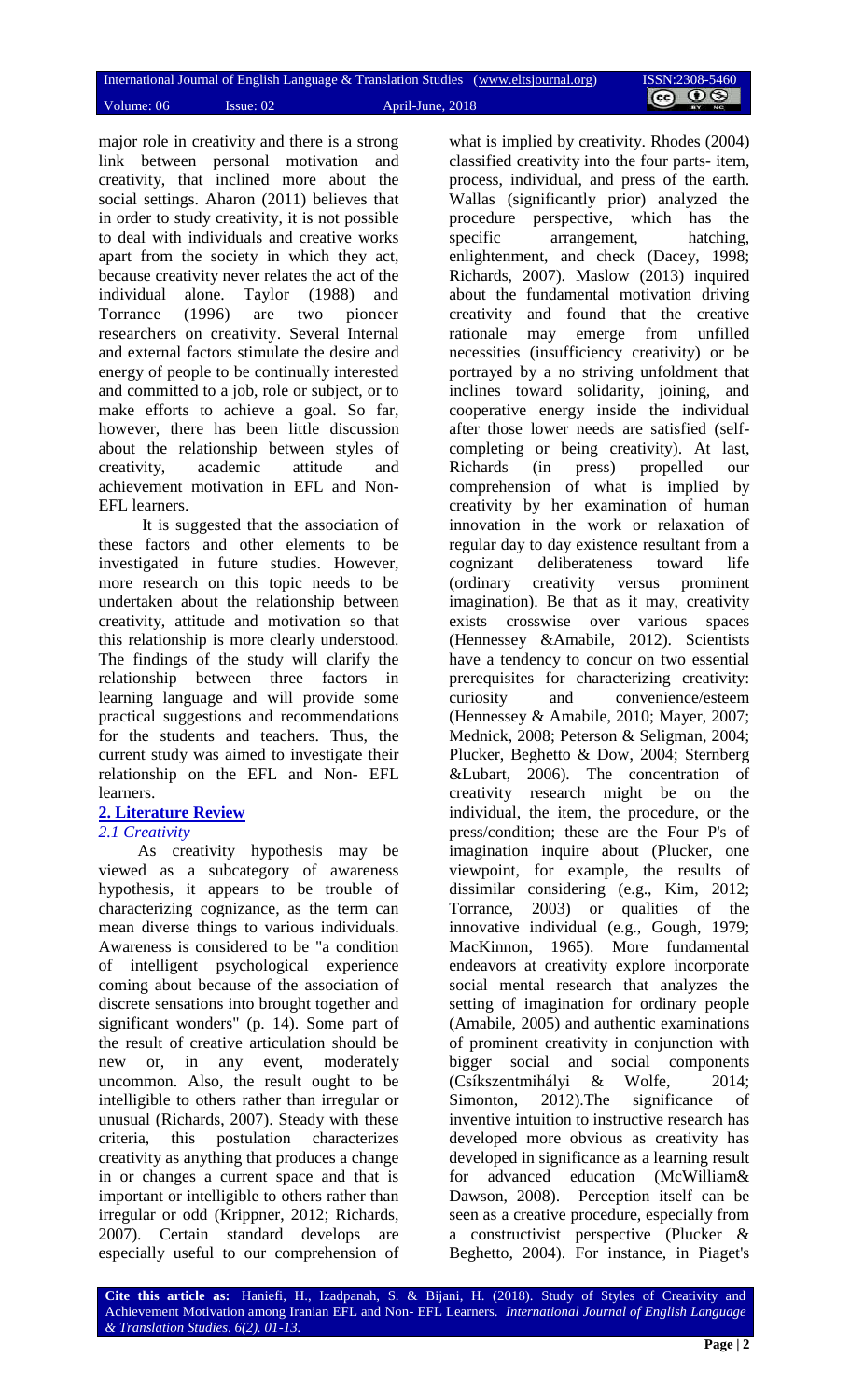hypothesis of information development, the individual makes mental constructions to arrange to learn (Piaget, 2013; this meets the standard criteria for creating of curiosity and convenience. Piaget's constructivism is a modern conceptualization of the creative change of a person's impressions of the world into learning; youngsters concoct their new thoughts and additional structures, they don't just find or get their discount (Sawyer, 2003). Some formative clinicians point to people's natural energy for information as the driving force of the creative work of learning and critical thinking (Feldman, 2006; Runco, 2012). Formative analyses, for example, Vygotsky, who see development from a sociocultural viewpoint, would point to the significance of coaching, direction, and play in the arrangement of all picking up including creativity. The multifaceted gathering and association of information is one of the recognizing attributes of human improvement and is a blend of both the Piagetian concentrate on a student's development as a map maker and the Vygotskian concentrate on the help of more propelled students in this procedure (Geert, 2008). Creativity is a creating aptitude that ought to be sustained as a basic piece of insight (Sternberg, 2006). Perkins (2004), focuses to creative intuition as a more elevated amount process that works in conjunction with basic considering. Creativity is a prerequisite for development and true critical thinking. In life, people confront open-finished and testing circumstances that require new methodologies and arrangements (Treffinger, 2012). Receptiveness to understanding, a requirement for discernment, and resilience of uncertainty help people to produce new thoughts, while their evaluative deduction capacities help them to figure out which thoughts would be effective (Sternberg, 2006). Alongside these elements, some contend that the capacity to recognize a genuine issue might be the most creative part of critical thinking (Berger, 2010). Creativity inquiries about is not new to training, but rather it has occurred principally among exceedingly talented or aesthetic populaces. A few analysts concentrate on "Enormous C" or famous creativity (Csíkszentmihályi & Wolfe, 2000; Simonton, 1999, 2009). Inside advanced education, creativity has not ordinarily been measured as an understudy learning result. In any case, similarly as creativity inquires about has started concentrating more development as essential learning results

(Berrett, 2013; McWilliam& Dawson, 2008). Crave is viewed as an essential prerequisite for students who must face the testing issues of the world. Long-standing issues, for example, environmental change and wage disparity won't be tackled by a straightforward arrangement or a solitary train. Rather, new and valuable arrangements require the mix of learning crosswise over orders and recombining thoughts in sudden ways. A few colleges that recognize this as a need have started requiring creative speculation as a feature of the educational modules for college students (Berrett, 2013). In this way, if creativity is a focal procedure of insight, and if larger amount believing is an alluring instructive result, especially at the post-auxiliary level, at that point creativity ought to be in the standard of instructive research and practice. *2.2 Motivation*

A factor thought to affect students' scholarly accomplishment (Deci & Ryan 2008; Elliot &Dweck 2005) is generally clarified by utilizing the Self Determination Theory (SDT) approach (Deci & Ryan 2008). This hypothesis separates motivation into three classes; external motivation, internal motivation, and Demotivation (Engelschalk, Steuer & Dresel, 2016). External motivation eludes to a conduct affected by outside components, for example, decent evaluations and higher economic wellbeing. Internal motivation, then again implies a conduct affected by a man's advantage and interest and along these lines not affected by outer elements (Guay, 2010). Demotivation implies nonappearance of motivation; people who need motivation lead undertakings without knowing the point and experience issues in understanding the association between their conduct and its result (Boekaerts & Martens, 2017). Both internal and external motivations have been appearing to be emphatically associated with higher mathematic accomplishments (e.g. Gottfried 1985; Gottfried, 1994; Gottfried, 2007; Yahaya, 2010) and better perusing and composing execution (Broussard & Garrison, 2004). Among these two, internal motivation has been considered as the most basic type of motivation (Ryan & Deci 2000a; Ryan & Deci 2000). This sort of motivation has been found to bring about more profound learning and higher accomplishments contrasted with external motivation in science

|            |              | International Journal of English Language & Translation Studies (www.eltsjournal.org) |  |
|------------|--------------|---------------------------------------------------------------------------------------|--|
| Volume: 06 | $I$ ssue: 02 | April-June, 2018                                                                      |  |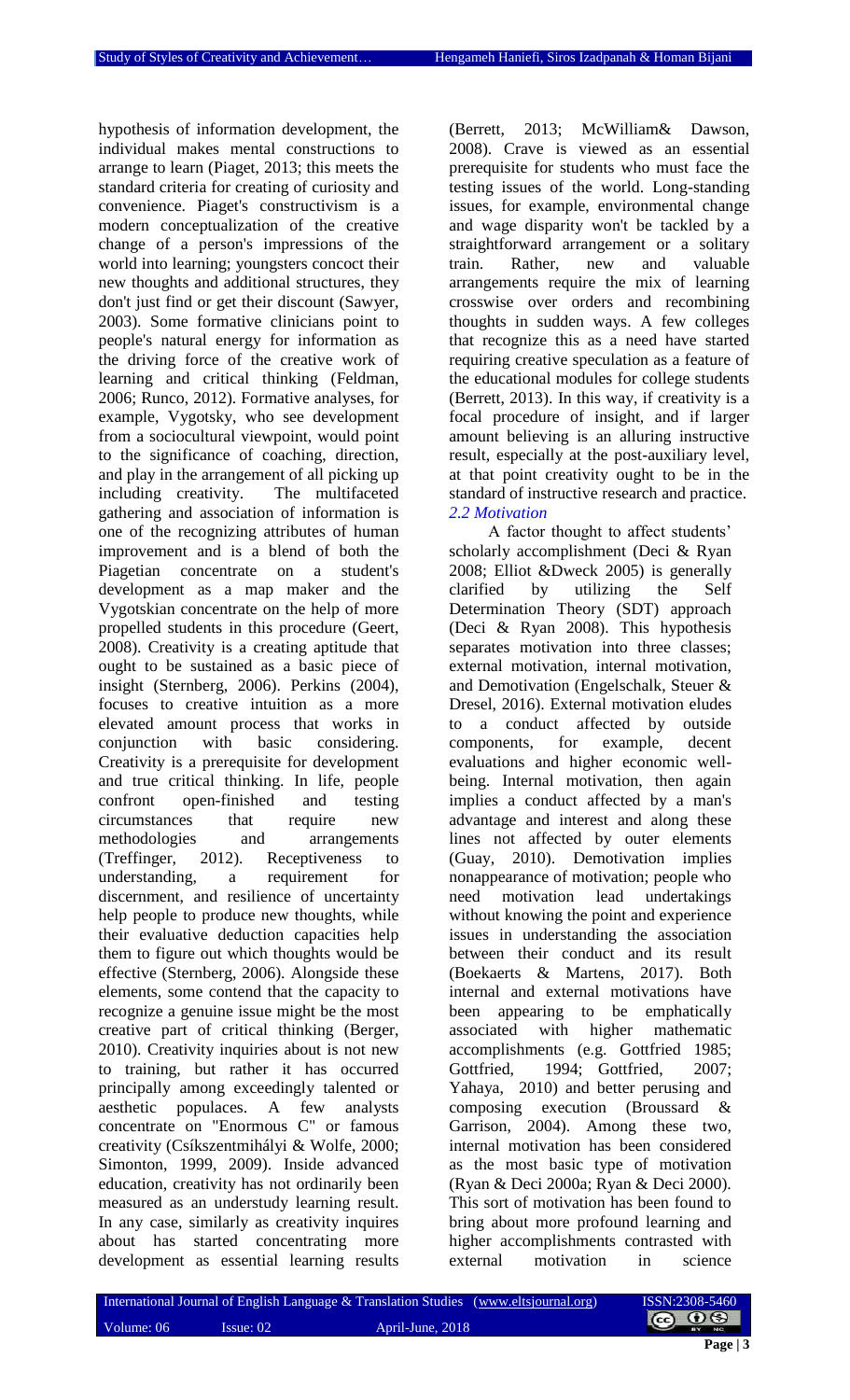(Areepattamannil, 2010; Crowston & Fagnot, 2018). These discoveries are as per the SDT hypothesis, where students propelled by inherent motivation, i.e. Students performing errands in view of their intrinsic fulfillments, are thought to accomplish further understanding contrasted with understudies propelled by external motivation, i.e. performing errand to stay away from disciplines (Ryan & Deci 2000a). As indicated by the SDT hypothesis, an individual can be roused by both internal and external motivations at the same time in various degrees (Ryan & Deci, 2008). Moreover, as characteristic motivation concerns the people's bona fide enthusiasm for a specific undertaking, the assignments and exercises naturally propel people (Bayona & Castañeda, 2017). In any case, the internal or external motivation will change after some time, implying that an individual roused by the internal motivation for a specific assignment can later on rather be persuaded by external motivation. In any case, in opposition to internal and external motivation, demotivation has been appeared to negatively affect students' accomplishments in arithmetic (Vallerand, 2012; Walker, 2006). This is as per the SDT hypothesis where students with abnormal state of demotivation are thought to accomplish bring down accomplishments contrasted with a low level of demotivation (Ryan & Deci, 2008). This assumption depends on the way that demotivation alludes to the absence of motivation (Ryan & Deci 2008).

Motivation can be defined as a reason which leads an individual to act in a certain way. The phenomenon of motivation isn't limited to just humans, and occurs in every organism. Motivation can be divided into two different types:

Intrinsic Motivation: The act of being motivated by internal factors to perform certain actions and behavior is called *Intrinsic Motivation.*

Extrinsic Motivation: Whenever an individual performs an action or behavior because the individual is affected by the external factors is called *Extrinsic Motivation*.

# *2.3 Previous Iranian Studies on Creativity and Motivation*

Nasrabadi (2016) investigated the effect of psychological capital with progressive mediation student creativity. The purpose of this research was to identify the relationship between capital science and creativity. Students were motivated by progressive mediation. The method of data collection was fieldwork. The statistical population of the study consisted of 640 undergraduate and graduate students The Supreme Leader of Samangan has been involved in the academic year 2016-2017, with 240 of them through the Cochran formula was selected using relative stratified sampling as sample size completed questionnaires. Data collection tools consisted of a questionnaire of capital Luthanz's psychology is the motivation for Hermann's progress and Abedi's creativity. The findings of the research indicated that based on research findings, it is concluded that universities are raising psychological capital in students that can increase the motivation for progress and as a result their creativity and facilitate the process of progress and productivity of the community. This finding is based on the results of research by Liou et al. (Hang, 2016: Jiang, 2016; Rezaei, 2016) and is consistent with the research by Agarwal and Freddal (2017). It directly affects creativity and is nonaligned.

Seyf (2015) investigated the creativity development of students in six age groups of 13 to 18 years in upper and lower regions of Mashhad. The present study was descriptive-analytical and cross-sectional. To measure creativity, Abedi's creativity test was used. The study population consisted of all students of public schools in Mashhad, among which 1273 male and female students from both upper and lower regions were randomly selected using multistage cluster sampling. The results indicated that the level of creativity of high school students was higher than that of students in the lower regions. The creativity of different age groups varied in different regions, so that as the age increased, the creativity of students in this region was growing. Also, the creativity of different age groups in different regions was also different. Therefore, with increasing age, creativity of students in this region progressed the growth process with different and lower inclinations. The score of creativity of male and female students did not show any significant difference.

Alborzi (2013) designed a study to examine the mediating role of locus of control on the relationship between employed mothers' attitudes to creativity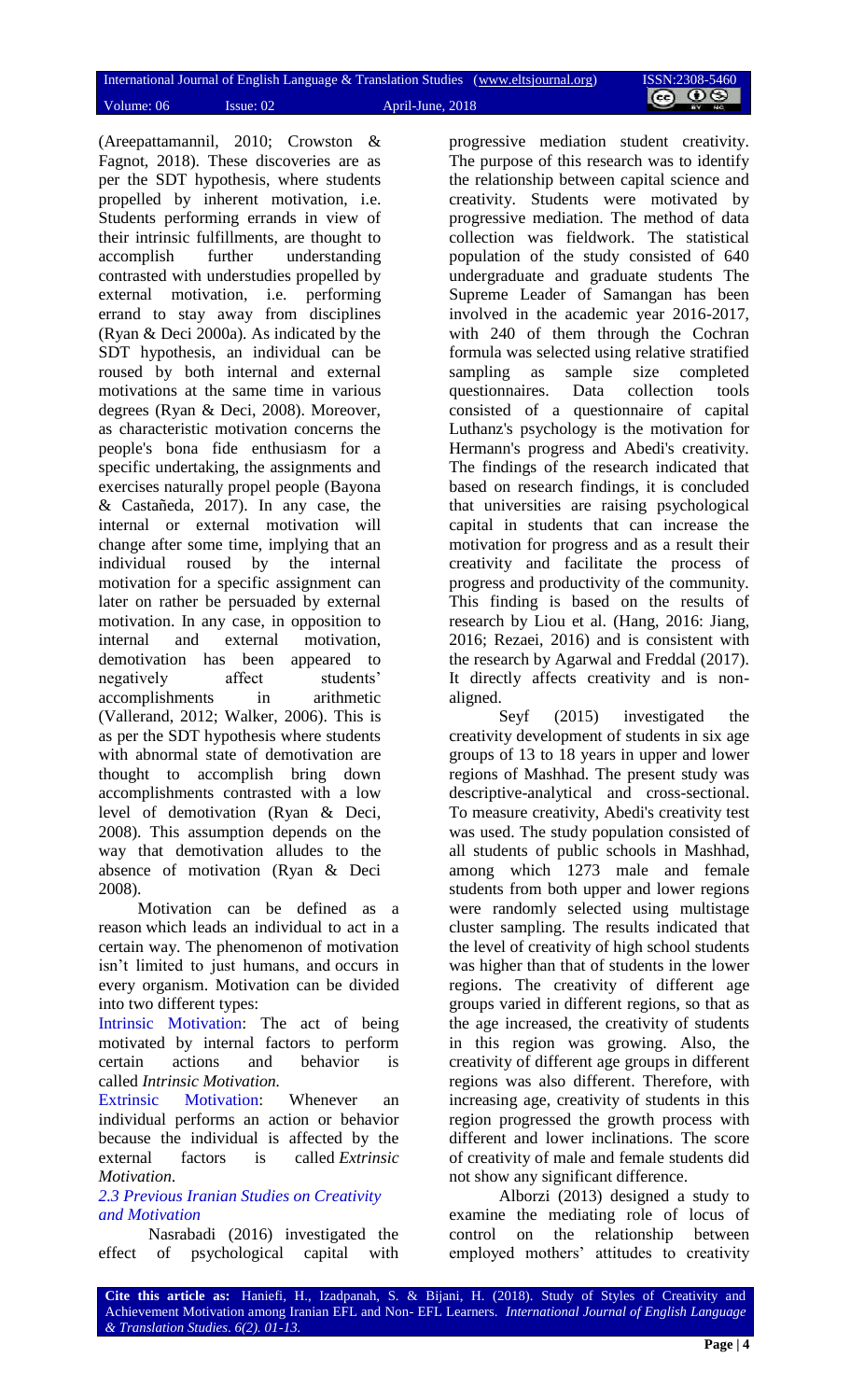and children's creativity. This examination explored the part of employed mothers' attitude to creativity on students' creativity as to the intervening impact of locus of control. One hundred and three students (60 young ladies and 43 young men) with moms (25-42 years from grade schools in the city of Shiraz took part in this investigation. Mothers completed Parent as a Teacher Inventory PATT). Students finished Nowicki–Strickland Internal-External Control Scale and Torrance Test creativity shape. Results demonstrated that the mothers' attitude to creativity had direct and indirect impact on creativity. Attitude to play and disappointment were noteworthy positive indicators of locus of control. Attitude to creativity and play were immediate and positive indicators of children's creativity. At last, the inward locus of control was a critical positive indicator of creativity in children. This examination proposes an interceding impact of locus of control on the connection between mothers' attitude to creativity and children's attitude. The finding of this study is convergent with Kizastro- Pfeffal (2003), Hennessy Research (1990).

Ghamari and Rassafiani (2015) investigated the relationship between motivational potential and career path in occupational therapy. A total of 105 occupational therapists participated in the present cross-sectional study. To examine the motivational power of occupational therapists, John Wagner's validated job characteristic model questionnaire was used. Also, Delong's career path evaluation questionnaire was used to examine participant's career. The present study showed that the participating occupational therapists attach great importance to providing service to their clients using creativity in services and taking advantage of their technical skills and see them as the most important factors in the growth of their career path.

Hakim (2015) designed a study to investigate the related factors from the perspective of nursing students of the Ahvaz Jundishapur University of Medical Sciences and academic motivation. In this descriptive-analytical study, all three semesters, students from 3 to 8 nursing students of Jundishapur University of Medical Sciences in Ahwaz was selected. A total of 220 students were selected by census method. Finally, 155 students completed questionnaires. The data collection tool was a researcher-made questionnaire consisting of two parts. The demographic information section and the second part of the questionnaire included 27 options in the field of nursing motivation in 4 dimensions. The results of this study showed that 53.5% of students had a higher than average score in terms of academic motivation, which showed a relatively favorable motivation in them. Although in the spiritual study of all Golestan University of Medical Sciences disciplines, but in both studies, almost half of the students had scores higher than the average, which indicated the educational motivation in the results of the present study, suggesting that there is no significant difference between the motivations of the two sexes. The results of the study showed that among the girls, the internal motivation has a stronger relationship with academic performance. Studies have shown that students with more in-depth motivation have more dedication to learning. One of the limitations of this research is the lack of cooperation of all students in completing the questionnaires and the mental status and students' problems, which may affect their response, which was beyond the control of the researcher.

#### *2.4 Other Previous Studies on Creativity and Motivation*

Kumar (2015) studied the relationship of creativity, happiness, influence, motivation, and stress from creative pursuits using a sample of 420 understudies. Also, it tried whether a relationship existed between general creative capacity and particular styles or ways to deal with creative expression. A composite inventive limit score was gotten from four creative capacity measures. Creative capacity was not fundamentally connected with satisfaction, but rather it related altogether with positive and negative influence scales and with their total entirety. Creative capacity corresponded most astounding with natural motivation among all factors. Creative capacity and intrinsic motivation related comparatively in course and size with creativity styles subscales of belief in unconscious processes, use of techniques, and use of senses, and antagonistic connections with the use of people and final product orientation subscales.

Kurum (2011) conducted a study to investigate the effects of motivation on Turkish students' achievement in learning English as a foreign language. The participants were 50 students enrolled in the third year of their study at the Turkish

|            |           | International Journal of English Language & Translation Studies (www.eltsjournal.org) | ISSN:2308-5460 |
|------------|-----------|---------------------------------------------------------------------------------------|----------------|
| Volume: 06 | Issue: 02 | April-June, 2018                                                                      | © 0⊜           |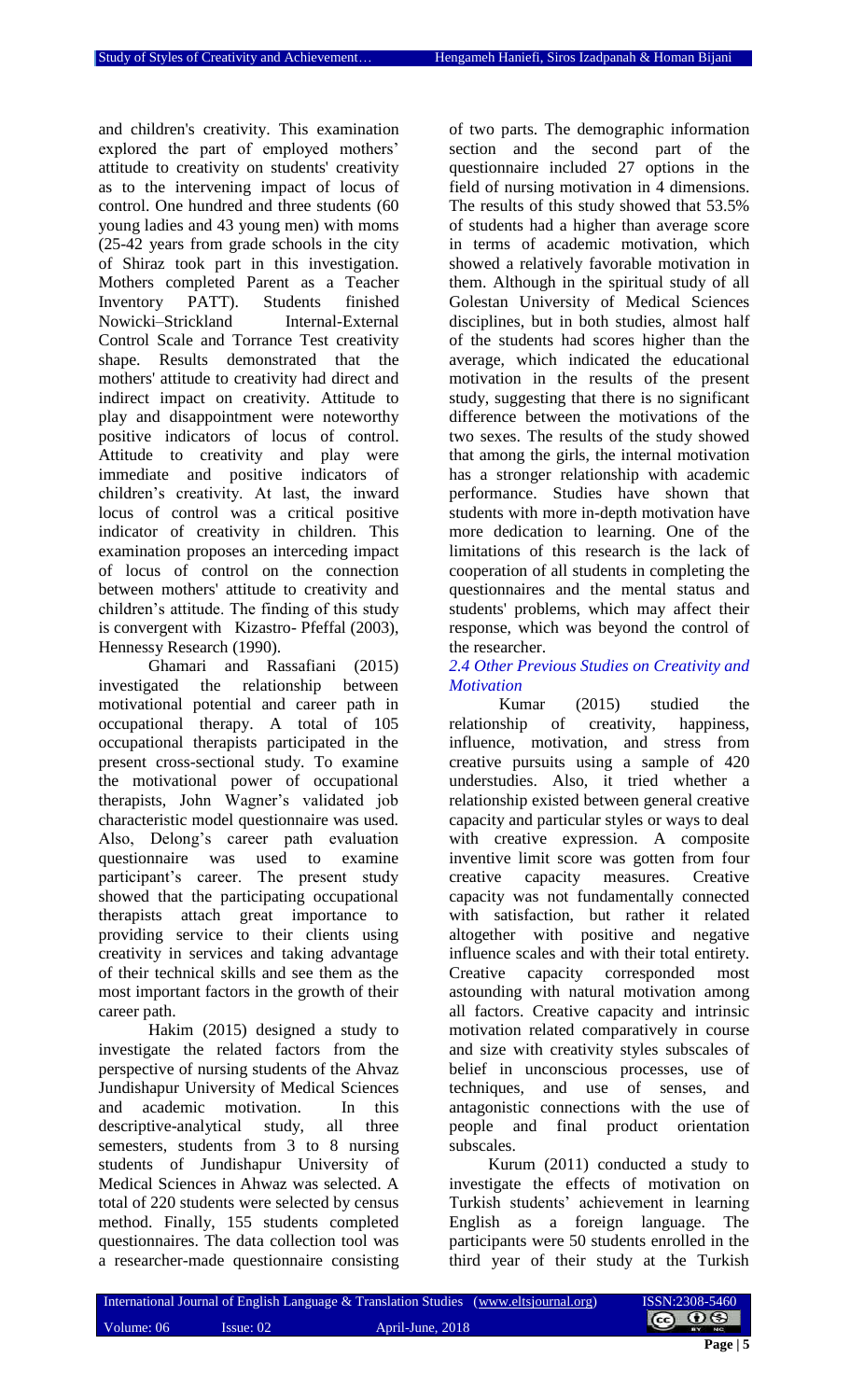|            |           | International Journal of English Language & Translation Studies (www.eltsjournal.org) | ISSN:2308-5460 |
|------------|-----------|---------------------------------------------------------------------------------------|----------------|
| Volume: 06 | Issue: 02 | April-June, 2018                                                                      | <b>@ 00</b>    |

Military Academy (TMA), and they were taking English classes four hours a week. They were high school graduates and had studied English as a class subject for almost seven years. Kurum did not explain why he selected those participants in particular. The reason why Kurum's study was included among the reviewed studies is to show the incompleteness it had in terms of what such a study really needed to include in order to provide comprehensive investigation on motivation and EFL achievement. Including a study lacking clarifying information and more lucid procedures would justify the need for further investigation on the same topic, and give a compelling rationale for this study.

Choosri (2011) designed a study to examine the motivation level in Thai students with low and high English language achievement and to look at the relationship between motivation and students' achievement. The participants were 140 Thai students enrolled in their second year in an electronics technology program and a building construction program at Hatyai Technical College, Thailand. A questionnaire and interviews were used as instruments to collect data for the study. The results showed that the integrative motivation was not significantly correlated with English learning achievement.

Pascual (2017) composed an examination to look at the effect of learning and motivation management on creativity of employees of creative Spanish organizations. The paper of this investigation depends on an example of 306 representatives from 11 Spanish organizations, having a place with three inventive bunches. What's more, "imagination" is viewed as a forerunner of mechanical development The reason for this paper is to examine the impact that two factors identified with (HR) have on representative creativity specifically, information administration (KM) and motivation administration(MM) KM and natural MM are appeared to advise creativity, while external MM has no such impact. Despite the fact that this examination depends on cross-sectional information, the discoveries may incite analysts to research the impacts of other HR factors, for example, the sorts of amongst representatives and their long haul effect on relations creativity. The administration ought to empower KM and intrinsic MM crosswise over representatives, as the

outcomes demonstrate that implied KM, unequivocal KM and natural MM energize an inspirational mentality toward creativity among workers. Fleith (2016) explored an examination to look at the relationships between motivation, cognitive styles, and view of showing hones for creativity and contrasts amongst Pedagogy and Teachers' Certificate in Mathematics students, male and females, from public and private establishments regarding motivational introductions, subjective styles and impression of educational practices for creativity actualized by their educators, and also connections between these factors. Three hundred and sixty-five students addressed scale with respect to motivation to learn, subjective styles, and showing hones for creativity. Intrinsic motivation prevailed in the private college students and external motivation in the state funded college students. The information uncovered contrasts between courses, gender and kind of college concerning psychological styles. Private college and instructional method students had a more positive view of educators' instructing rehearses that advance creativity. Positive connections were seen between the components of the instrument of educational practices for creativity, intrinsic motivation and maverick transformer style and between the different cognitive styles and characteristic and external motivational introduction.

Numerous studies on motivation, creativity and their impact on students with one another have been made, but very few studies on nursing students and midwifery students have been identified. Students who are studying in their final semester experience serious employment stress, motivation for continuing education and creativity in their field. Due to the few research and the contradictory findings in this regard, and the lack of consistency of these findings, research on the relationship between creativity and motivation styles in nursing and midwifery fields seems to be necessary. As previous studies showed, there were few researches on the relationship between styles of creativity and achievement motivation in EFL and Non- EFL learners.

# **3. Methodology**

### *3.1 Design of the Study*

Since this research intended to measure the relationship between variables, this research utilised a descriptive research design and to suit the purpose, nature and subject of the research, correlational design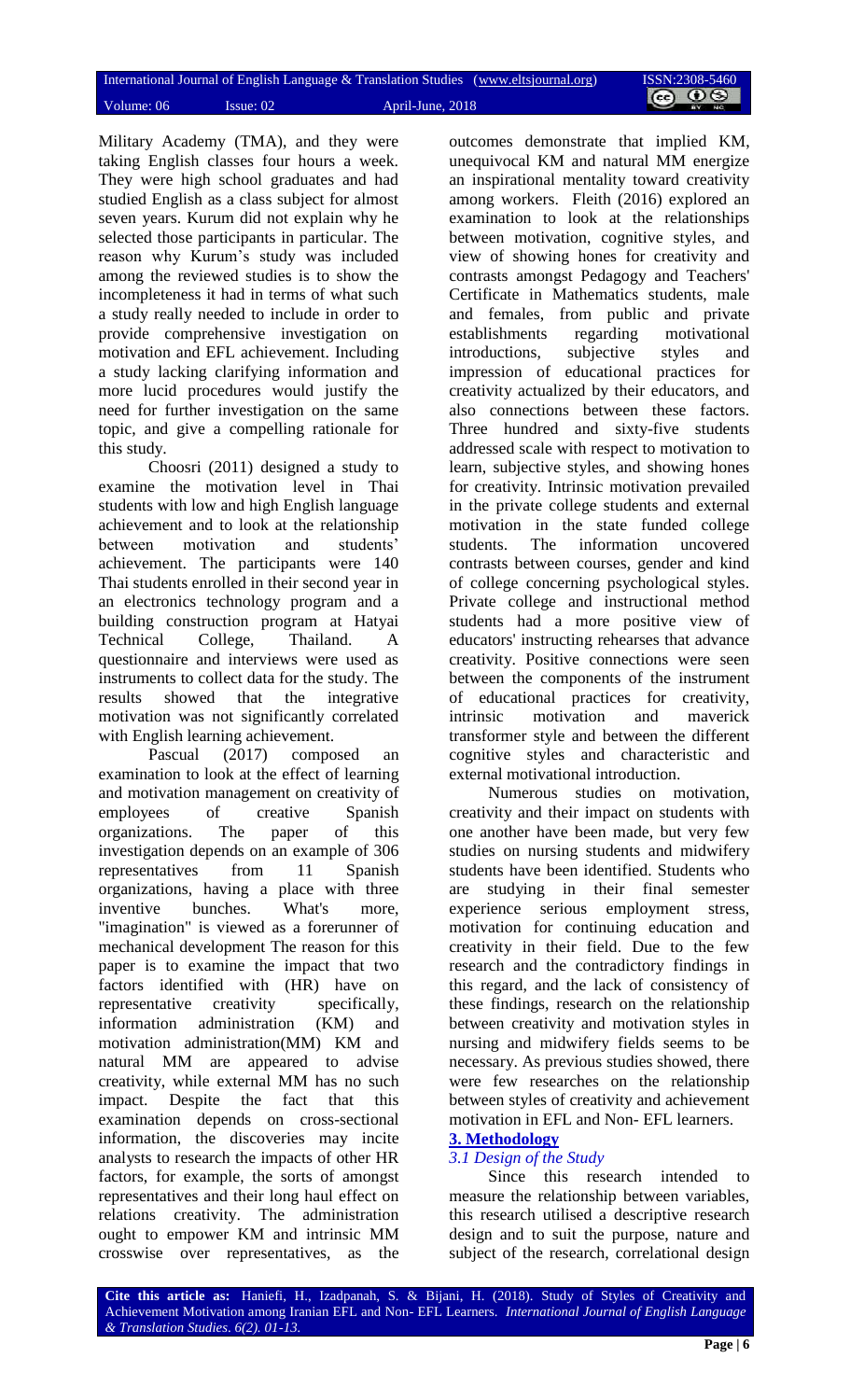was also exploited. In this type of research, the relationship between variables was investigated and the researcher did not have any interference in the manipulation of the independent and dependent variables, but the changes have already been made, and the real thing was just to measure and compare<br>them. The choice of the research them. The choice of the research methodology depended on the purpose and nature of the research subject and its capabilities.

#### *3.2 Participants*

The participants of this study were Iranian EFL and Non-EFL learners who were studying at Islamic Azad University of Zanjan, Zanjan University of Medical Sciences, and Zanjan University. The sampling method was convenient. In order to choose the participants, all individuals were selected for sampling as the available samples were limited to all three fields. The participants were chosen from female students studying in the last semester of the midwifery, nursing, and English language teaching subjects. Of the 90 students, 30 were EFL learners and 60 were Non-EFL learners.

#### *3.3 Data Collection Instruments*

#### 3.3.1 Creativity Questionnaire (Runco, 2001; Duckworth, 2007)

This instrument was used in order to measure the participants' creativity. They completed a questionnaire including demographic information and Likert-scale responses to these two scales as part of a larger data collection project. The scales of interest for this research were a 23-item, the Runco Ideational Behavior Scale (RIBS) (Runco, 2001), and a 12-item, Grit Scale (Duckworth, 2007). The demographic information included gender, ethnicity, and grades. The Runco Ideational Behavior Scale (RIBS; Runco, 2001) was developed as an instrument to measure creative ideational behavior. The items of this scale described the individual's skill. Grit was measured using the Grit Scale developed by Duckworth, Peterson, Matthews, and Kelly (2012). Grit is a relatively new motivation construct that is theorized to combine perseverance and passion to accomplish long-term goals. The Grit Scale (Duckworth, 2007) was developed and validated through multiple administrations of the scale among several different populations. This scale asks students to report on their self-efficacy to complete academic work successfully. Avoiding Novelty was another scale. This scale asked students to report on their preference for avoiding academic work that is novel or unfamiliar. Pearson correlation and Independent T-test were used to compare mean scores.

#### 3.3.2 Motivation Questionnaire (Vallerand, 1992)

This instrument was utilized to measure the participants' motivation. The college version of a standard motivation scale called Academic Motivation Scale (AMS) (Vallerand, 1992); the scale consists of 60 items. The questionnaire was developed on the basis of Cognitive Evaluation Theory (Deci & Ryan, 1985). Independent T-test and Levene`s test were used to compare mean scores and analyzed the data.

#### *3.4 Data Collection Procedures:*

The data collection went through the following procedures. First, for administering the questionnaires, all the required permissions were obtained from the heads of Islamic Azad University of Zanjan, Zanjan University of Medical Sciences and Zanjan University. After referring to the public universities, a list of the students studying midwifery, nursing, and English language teaching were prepared and the sample of students were selected according to the statistical population. An overview of the importance and the nature of the research as well as the comprehensive information about questionnaire were given to them. For the ease, the questionnaires were translated. In order to be sure about the participants' answers to the creativity, and motivation questionnaires, they were translated into Persian Language. First the English versions were given to two expert translators to translate them into Persian language, and then, two other expert translators were asked to translate the Persian versions of the questionnaires into English language and these versions were compared with the original English questionnaires by two other experts in English language. And finally, one of Persian versions of the questionnaires, which was the most appropriate translated version, was selected as the questionnaire of the current research. Then, for the motivation questionnaire, the students were given a 30-minute period and after 20 minutes gap, the creativity questionnaires were given to the students. After 25 minutes, questionnaires were collected. Finally, the students and the authorities were appreciated for their participation and good cooperation. *3.5 Results*

#### The Pearson correlation coefficient was used to investigate the relationship

|            |              | [International Journal of English Language & Translation Studies (www.eltsjournal.org) | ISSN:2308-5460    |
|------------|--------------|----------------------------------------------------------------------------------------|-------------------|
| Volume: 06 | $I$ ssue: 02 | April-June, 2018                                                                       | $\circ$ 0 $\circ$ |
|            |              |                                                                                        |                   |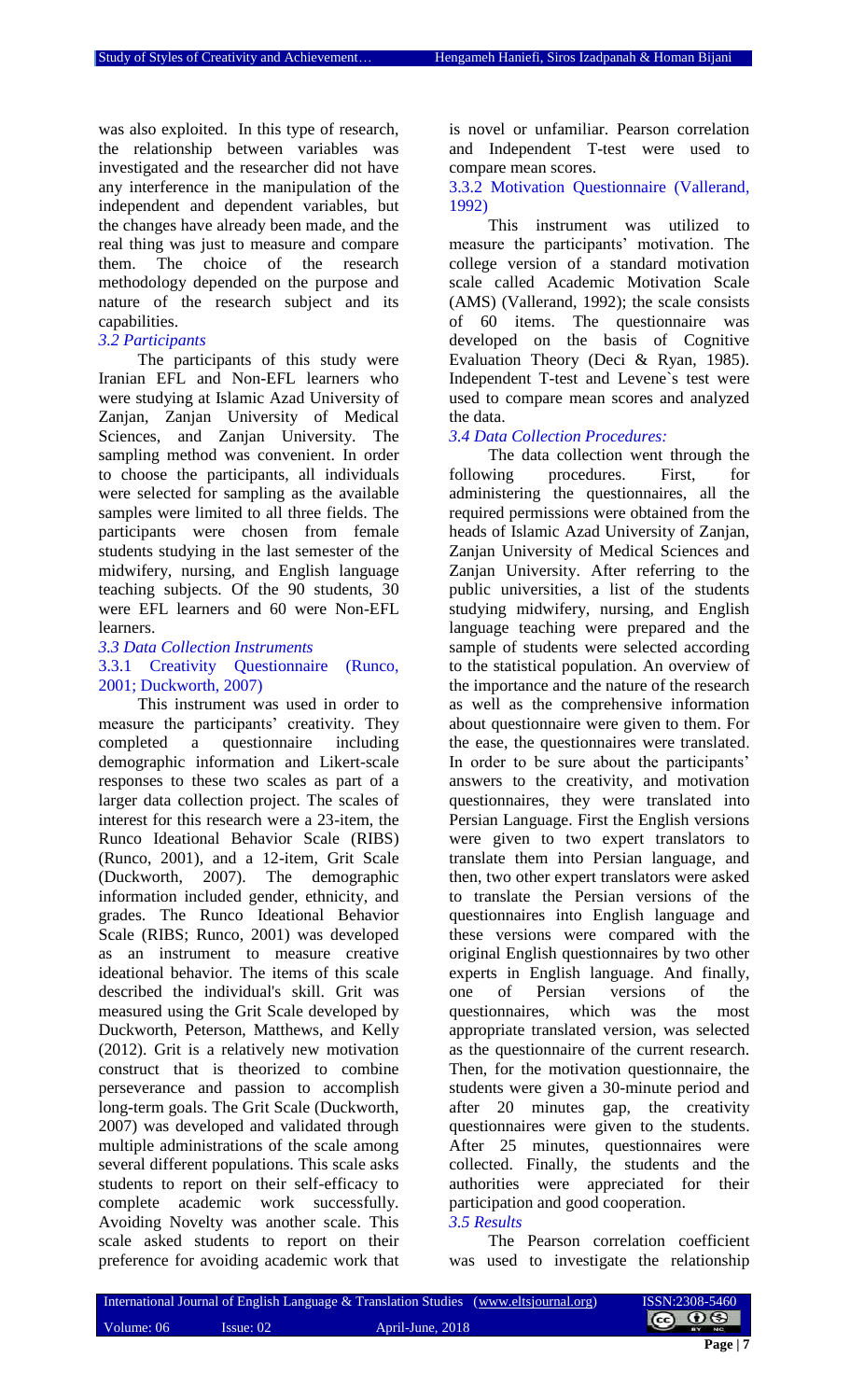|            | International Journal of English Language & Translation Studies (www.eltsjournal.org) |                  | ISSN:2308-5460    |
|------------|---------------------------------------------------------------------------------------|------------------|-------------------|
| Volume: 06 | Is sue: 02                                                                            | April-June, 2018 | $\circ$ 0 $\circ$ |

between creativity styles and the achievement motivation of the foreign language learners. As shown in Table 4.5.2.1**,** the correlation coefficient between the styles of creativity and the achievement motivation of foreign language learners in the RIBS Scale was 0.185, in the Avoiding Novelty Scale was 0.236, in the Academic Self-Efficacy Scale was 0.117 and in the Grit Scale was 0.532, and the significance level (sig) of the test for the RIBS Scale was 0.327, for Avoiding Novelty Scale was 0.209, for the Academic Self-Efficacy Scale was 0.538 and for the Grit Scale was 0.002, which can be 95% with confidence that between the Grit Scale and the achievement motivation of the foreign language learners has a statistically significant relationship, but other styles of creativity have no statistically significant relationship with achievement motivation.

*Table: 1 Correlation Test to Examine the Correlation of Creativity and Motivational Success Styles* 

|                                        | styles of<br>creativity |       | N                   |       | <b>Pearson correlation</b> | sig   |
|----------------------------------------|-------------------------|-------|---------------------|-------|----------------------------|-------|
|                                        | foreign<br>Innguage     | other | foreign<br>language | other | foreign<br>language        | other |
| <b>RIBS</b> Scale                      | 30                      | 60    | 0.185               | 247   | 0.327                      | 0.049 |
| Avoiding<br>Novelty<br>Scale           | 113,525<br>30           | 60    | 0.236               | 0.020 | 0.209                      | 0.878 |
| Academic<br>Self-<br>Efficacy<br>Scale | 30                      | 60    | 0.117               | 0.149 | 0.538                      | 0.257 |
| Grit Scale                             | 30                      | 60    | 0.532               | 0.130 | 0.002                      | 0.322 |

To investigate the relationship between creativity styles with the achievement motivation in Non-EFL learners, Pearson correlation coefficient was used. As shown in Table 1, the correlation coefficient between creativity styles and achievement motivation in Non-EFL learners in the RIBS scale was 0.247. In the Avoiding Novelty scale was 0.130. In the Academic Self-Efficacy Scale was 0.149 and in the Grit Scale was 0.020. The significance level (sig) of the test for the RIBS Scale was 0.049, for Avoiding Novelty Scale was 0.322, for the Academic Self-Efficacy Scale was 0.257 and for the Grit Scale was 0.878, which is 95 percent sure. It can be said that between the RIBS Scale and achievement motivation, there is a significant relationship in Non-EFL learners, but other creativity styles and achievement motivation are not statistically significant. People's styles of creativity had significant difference in the EFL and Non-EFL learners. According to the hypothesis, the null

hypothesis and the alternative hypothesis for this test was defined as:

H0: The styles of creativity mean are equal in EFL and Non-EFL fields.

H1: The styles of creativity mean are different in EFL and Non-EFL fields.

*Table: 2 Independent T- Test to Examine the Difference between Creative Style Modalities*

|                          |                                                   | Levene's<br>Test<br>for Equality of<br>Variances |        |             | t-test for Equality of Means |                     |
|--------------------------|---------------------------------------------------|--------------------------------------------------|--------|-------------|------------------------------|---------------------|
|                          |                                                   |                                                  | Sig.   |             | df                           | Sig. (2-<br>tailed) |
|                          | Equal<br>variances<br>assumed                     | 1.168                                            | .283   | $-2.367$    | 88                           | 020                 |
| <b>RIBS</b> Scale        | Equal variances not<br>assumed                    |                                                  |        | $-2.489$    | 66.477 .015                  |                     |
| Avoiding Novelty assumed | Equal<br>variances                                | 10.908 .001                                      |        | 3.434       | 88                           | .001                |
|                          | Scale Equal variances not<br>assumed              |                                                  |        | 3.986       | 83.563 .000                  |                     |
| Academic                 | Equal<br><b>Variances</b><br>Self-assumed         | 7.147                                            | .009   | $-1.812$ 88 |                              | 073                 |
|                          | Efficacy Scale Equal variances not<br>assumed     |                                                  |        | $-2.049$    | 79.542                       | .044                |
| Grit Scale               | Equal<br>variances<br>assumed                     | 2,701                                            | $-104$ | 1.857       | $88 -$                       | .067                |
|                          | Equal variances not<br>the first property and the |                                                  |        | 2.013       | 72.027                       | .048                |

To perform the third hypothesis test, considering the normality of styles of creativity, the independent t-test was used to compare the mean of two groups. In this hypothesis, Levene`s test was first performed for the analysis of the variance equation. In the RIBS Scale style,  $sig =$ 0.283, and because it was higher than 0.05, the assumption of the equation of variances was accepted. Considering the result of the t- test, it was also observed that  $sig = 0.020$ , and because it was less than 0.05, then the hypothesis was zero or the hypothesis of the mean equation in EFL and Non-EFL learners was rejected with 95% confidence and these two fields had a significant difference in the RIBS Scale statistic.

In the Avoiding Novelty Scale, in the Levene`s test, sig was 0.001 and because it was less than0.05, then the hypothesis of the equality of variances was rejected, and according to the result of the t-test, sig was 0.000 and because it was less than 0.05, then the zero hypothesis Or the hypothesis of the equivalence in EFL and Non-EFL fields were rejected with a confidence level of 95%, and these two fields have a statistically significant difference.

In the style of the Academic Self-Efficacy Scale in the Levene`s test, Sig was 0.009, and since it was less than 0.05, then the hypothesis of the equality of variances was rejected and, according to the result of the t-test, Sig was 0.044, and because it was less than 0.05, then the zero hypothesis or the hypothesis of the equivalence in EFL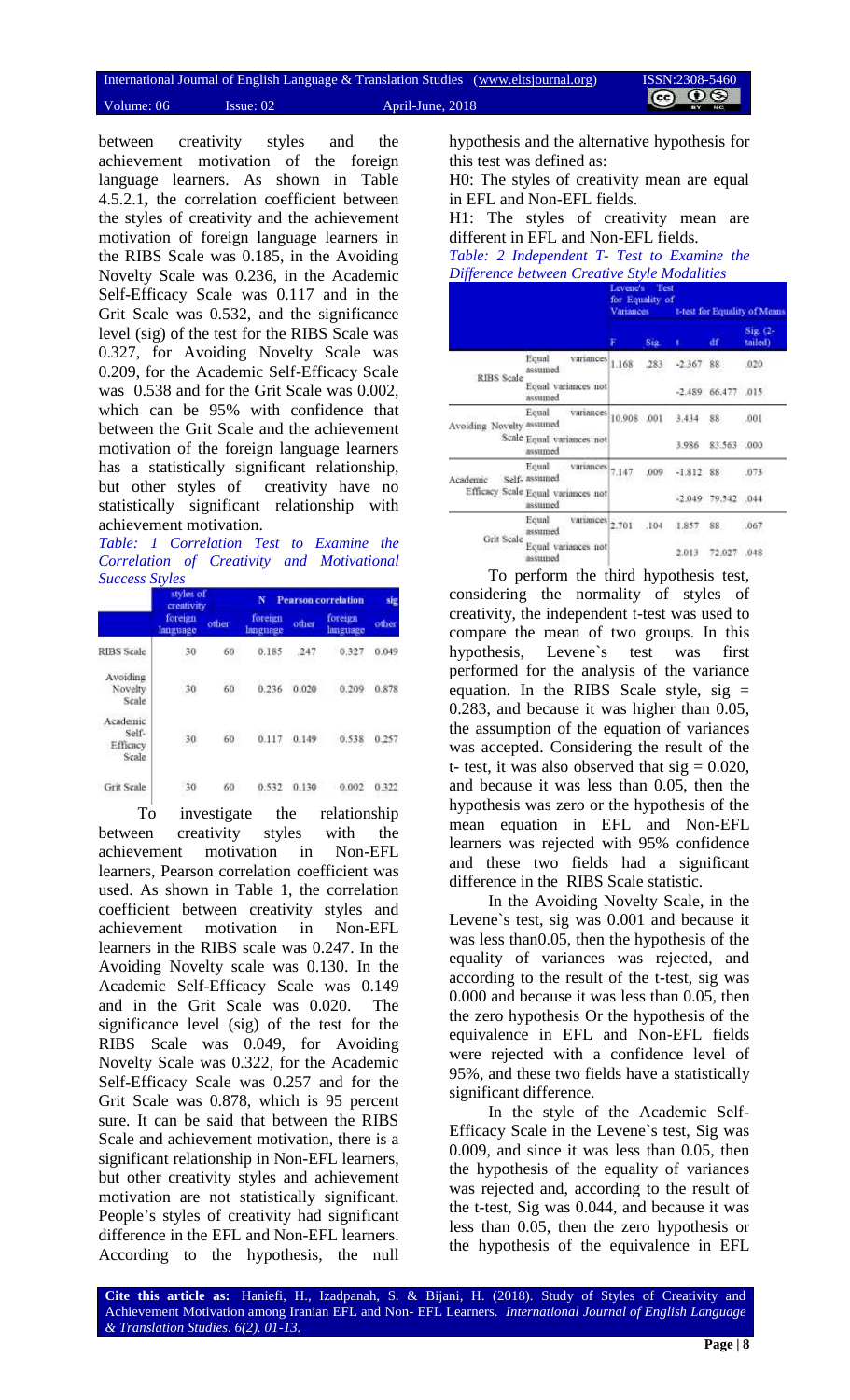and Non-EFL fields were rejected with a confidence level of 95%, and these two fields had a statistically significant difference.

In the style of Grit Scale, in the Levene`s test, Sig was 0.104, and since it was more than 0.05, so the hypothesis of the equality of variances was accepted and, according to the result of the t-test, also seen to be  $\text{Sig} = 0.067$  and since it was higher than 0.05, then zero hypothesis or the hypothesis of the equivalence in EFL and Non-EFL fields was accepted with a confidence level of 95%, and these two fields had no statistically significant difference.

### **4. Discussion**

The first research question- Is there any relationship between the styles of creativity with achievement motivation in Iranian EFL and Non-EFL learners? investigated the relationship between the styles of creativity with achievement motivation in two groups (EFL and Non-EFL learners). In this research , according to learners' answer to the questionnaire measuring their creativity and the investigation of the creativity styles, components' mean in EFL and Non-EFL learners showed that there was a stepwise relationship between the components of creativity styles, the Grit Scale, and the achievement motivation in EFL learners, and it was statistically significant. In other words, it can be inferred that the learners more use of the creativity style with grit component, will be increased their achievement motivation.

Also, there was a meaningful relationship between the RIBS Scale of creativity style and the achievement motivation in EFL and Non-EFL learners. Therefore, this hypothesis was confirmed and it can be concluded that there was a meaningful relationship between creativity styles with achievement motivation. Interestingly, the findings of this study were in line with the findings of previous studies, which were similar to this research. Regarding the relationship between creativity styles and learners' academic achievement, Roggis (2015), stated that the correlation coefficient between grit scale, academic self- efficacy, and avoidance novelty variables and academic achievement was statistically significant, but in the study of Hosseini Nasab (2010) which investigated the relationship between creativity with learners' academic achievement, there was

no significant correlation between creativity and academic achievement.

Remarkably, these results were also consistent with Pirkamali and Momeni (2013); Fleith (2016); Ceciz and Kumar (2016) which showed that learning creativity was an important component in achievement motivation. It can be argued that considering the creativity styles include the ability to produce a lot of ideas, initiative, flexibility, and so on. It can be said that the styles of creativity also occur with the individuals' previous experiences and ideas and play important role in creativity development. All of these factors can predict the achievement motivation (Mohsenpour, 2010).

Importantly, in the current study and the investigation of the creativity styles, components' mean in EFL and Non-EFL learners showed that the average mean of these styles was close together and it does not make much difference significantly, but relatively the highest mean was in the academic self- efficacy scale and the lowest mean was in the avoiding novelty scale. Therefore, learners' use of creativity styles was average and none of the creativity styles was fully utilized.

In general, the findings of this research can be a good evidence for the teachers and students and it may help enhance the professional development college curriculum and developing strategies for professional developers to better prepare learners for the demands of the learner`s work and in the class, helps the teachers have a more fruitful teaching and assist the students in learning foreign language by providing the appropriate creativity styles.

The third research question- Is there any difference between EFL and Non-EFL learners related to styles of creativity? investigated the difference between EFL and Non-EFL learners related to styles of creativity. The questionnaire (RIBS; Runco, 2001) was developed as an instrument to measure creative ideational behavior. The items of this scale described the individual's skill and Grit scale was a relatively new motivation construct that was theorized to combine perseverance and passion to accomplish long-term goals. In order to perform the third hypothesis test, independent t-test was used to compare the mean of two independent groups with respect to the normality of creativity styles. In this hypothesis, Levene`s test was first performed for the analysis of variance equation. In the RIBS Scale style, because it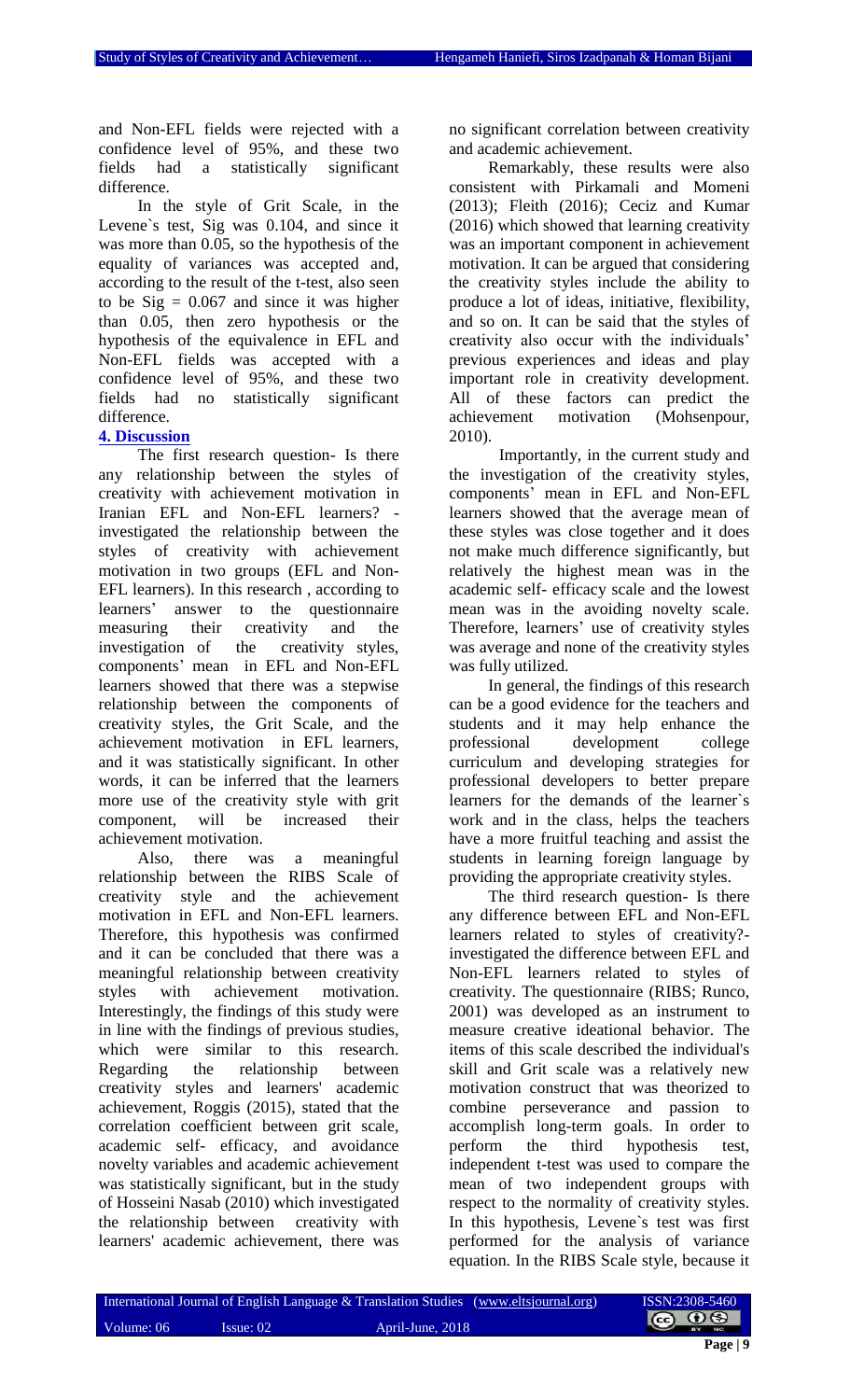was higher than 0.05, the hypothesis of the equality of variances was accepted. As the result of the t- test is less than 0.05, so the zero hypothesis of the equation in EFL and Non-EFL learners in this style with confidence level of 95% was rejected.

In the style of avoiding novelty scale, in the Levene's test, because it was less than 0.05, then the zero hypothesis of the average degree in EFL and Non-EFL learners was rejected. In this style with 95% confidence and these two fields had a statistically significant difference in avoiding novelty scale. In the style of the academic selfefficacy scale in the Levene`s test, because it was less than 0.05, so the hypothesis of equality of variances was rejected. Because the result of the t-test was less than 0.05, so the zero hypothesis of the average degree in EFL and Non-EFL learners was rejected with 95% confidence and these two fields have a statistically significant difference in the academic self-efficacy scale. In the Grit Scale style, in the levene's test, because it was higher than 0.05, so the hypothesis equality of variances was accepted. Because the result of the t-test was higher than 0.05, so the zero hypothesis of the average degree in EFL and Non-EFL learners in this style was accepted with 95% confidence and these two fields do not have a statistically significant difference in the Grit Scale.

Regarding the normality of the variables of creativity, the independent t-test was used to compare the creativity styles according to the learners' degree in the EFL and non-EFL groups. Interestingly, the results of the test showed that there was a significant difference between learners' creativity in two groups in RIBS Scale, avoiding novelty scale and academic selfefficacy scale. Because creativity was considered a human attribute, it can be concluded that due to differences between individuals in terms of learning, talent and intelligence, they also have different creativity.

In particular, the findings of the current research present styles of creativity. Moreover, the result of the present study can be a useful guidance for the English teachers and students those who teach in order to have a successful learners.

#### **5. Conclusion**

The present investigation tried to study the relationship between styles of creativity, academic attitude and achievement motivation among EFL and Non-EFL learners. The first question was proposed

with the relationship between the styles of creativity with achievement motivation in EFL and Non-EFL learners. According to the results, it can be said that in the RIBS Scale and achievement motivation, there was a significant relationship between Non-EFL learners, but other creativity styles and achievement motivation were not statistically significant. Subscales would only be recommended if these two factors were not correlated. Creativity was a complex construct and the use of the RIBS Scales as a one-dimensional measure made theoretical and statistical sense.

The third research question investigated the difference between EFL and Non-EFL learners related to styles of creativity. The result showed that there was a significant difference between learner's creativity in two groups in RIBS scale, avoiding novelty scale, and academic selfefficacy scale. Because creativity was considered a human attributes, it can be concluded that due to differences between individuals in terms of learning, talent, and intelligence, they also had different creativity.

#### **References:**

Alborzi, M. (2013). Mediating Role of Locus of Control on the Relationship Between Employed Mothers' attitudes to Creativity and Children's Creativity. Alencar, E. M. L. S. D., & Fleith, D. D. S. (2016). Relationships Between Motivation, Cognitive

doi.org/10.1016/j.lindif.2005.06.004

- Amabile, T. & Pillemer, J. (2012). Perspectives on the social psychology of creativity. *The Journal of Creative Behavior*, *46*(1), 3-15.
- Amabile, T. , Barsade, S., Mueller, J. & Staw, B. (2005). Affect and creativity at work. *Administrative science quarterly*, *50*(3), 367-403. DOI: 10.1002/jocb.001
- Bayona, J. & Castañeda, D. (2017). Influence of personality and motivation on case method teaching. *The International Journal of Management Education*, *15*(3), 409-428. doi.org/10.1016/j.ijme.2017.07.002
- Beghetto, R. & Kaufman, J. (2007). Toward a broader conception of creativity: A case for" mini-c" creativity. *Psychology of Aesthetics, Creativity, and the Arts*, *1*(2), 73-80. doi/10.1037/1931-3896.1.2.73
- Beghetto, R. & Kaufman, J. (Eds.). (2010). *Nurturing creativity in the classroom*. Cambridge University Press.
- Berger, W. (2010). *CAD Monkeys, Dinosaur Babies, and T-Shaped People: Inside the World of Design Thinking and How It Can Spark Creativity and Innovati on*. Penguin.

**Cite this article as:** Haniefi, H., Izadpanah, S. & Bijani, H. (2018). Study of Styles of Creativity and Achievement Motivation among Iranian EFL and Non- EFL Learners. *International Journal of English Language & Translation Studies*. *6(2). 01-13.*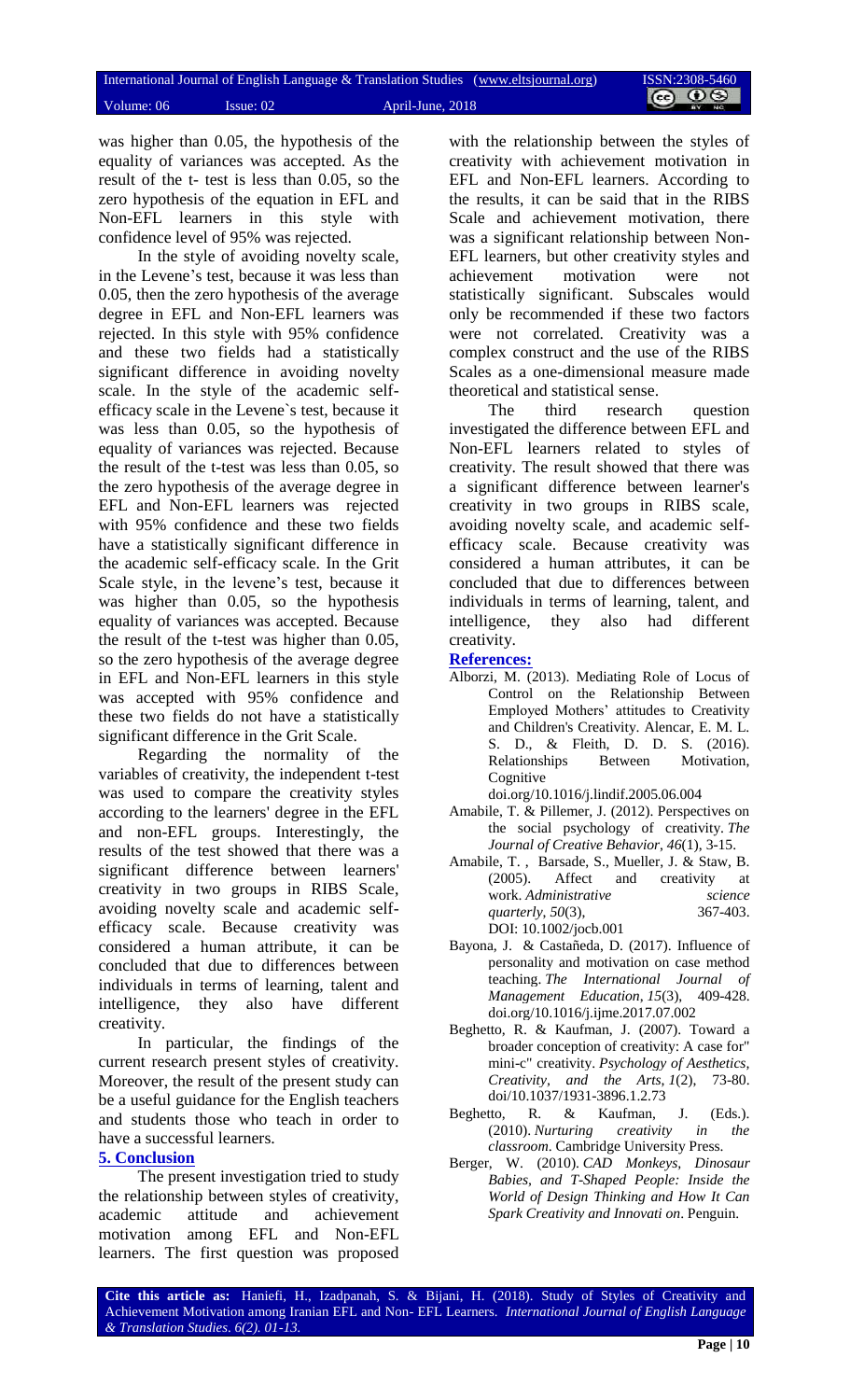- Berrett, D. (2013). Creativity: A cure for the common curriculum. *The Education Digest*, *79*(2), 13-21.
- Choosri, C. (2012). Relationship between motivation and students' English learning achievement: A study of the second–year vocational certificate level Hatyai Technical College Students.
- Csikszentmihalyi, M. & Wolfe, R. (2014). New conceptions and research approaches to creativity: Implications of a systems perspective for creativity in education. In *The systems model of creativity* (pp. 161- 184).Springer Netherlands.
- Dacey, J. & Lennon, K. (1998).Understanding Creativity: The interplay of biological, social and psychological factors.
- Daumiller, M. & Dresel, M. (2018). Supporting Self-Regulated Learning With Digital Media Using Motivational Regulation and Metacognitive Prompts. *The Journal of Experimental Education*, 1-16.
- Deci, E. & Ryan, R. (1985). The general causality orientations scale: Self-determination in personality. *Journal of research in personality*, *19*(2), 109-134.
- Deci, E. & Ryan, R. (2008). Self-determination theory: A macrotheory of human motivation, development, and health. *Canadian psychology/Psychologie canadienne*, *49*(3), 182. doi/10.1037/a0012801
- Engelschalk, T. Steuer, G. & Dresel, M. (2016). Effectiveness of motivational regulation: Dependence on specific motivational<br>problems. Learning and Individual problems. *Learning and Differences*, 52, 72-78. doi.org/10.1016/j.lindif.2016.10.011
- Feldman, D. & Benjamin, A. (2006). Creativity and education: An American retrospective. *Cambridge Journal of Education*, *36*(3), 319-336. doi.org/10.1080/03057640600865819
- Ghamari and Rassafiani (2015). Investigating the relationship between the potential of motivation and the pathway of occupational progress in occupational therapy. Quarterly Journal of Rehabilitation Medicine, 5 (2), 141-150.
- Gottfried, A. (1985). Academic intrinsic motivation in elementary and junior high school students. *Journal of educational psychology*, *77*(6), 631. doi/10.1037/0022- 0663.77.6.631
- Gottfried, A. , Fleming, J. & Gottfried, A. (1994).Role of parental motivational practices in children's academic intrinsic motivation and achievement. *Journal of Educational Psychology*, *86*(1), 104. doi/10.1037/0022-0663.86.1.104
- Gottfried, A. E., Marcoulides, G. A., Gottfried, A. W., Oliver, P. H., & Guerin, D. W. (2007). Multivariate latent change modeling of developmental decline in academic intrinsic math motivation and achievement: Childhood through adolescence. *International Journal of Behavioral Development*, *31*(4), 317-327.
- Gough, H. (1979). A creative personality scale for the Adjective Check List. *Journal of personality and social psychology*, *37*(8), 1398.
- Guay, F., Chanal, J., Ratelle, C., Marsh, H., Larose, S.&Boivin, M. (2010). Intrinsic, identified, and controlled types of motivation for school subjects in young elementary school children. *British Journal of Educational Psychology*, *80*(4), 711-735. DOI: 10.1348/000709910X499084
- Hakim, A. (2015).Contribution of Competence Teacher (Pedagogical, Personality, Professional Competence and Social) On the Performance of Learning. *The International Journal Of Engineering And Science*, *4*(2).
- Hennessey, B. &Amabile, T. (1998).Reality, intrinsic motivation, and creativity.
- Hennessey, B. (2015). Creative behavior, motivation, environment and culture: The building of a systems model. *The Journal of Creative Behavior*, *49*(3), 194-210. DOI: 10.1002/jocb.97
- Hennessey, J. E., & Anderson, S. C. (1990).The interaction of peripheral cues and message arguments on cognitive responses to an advertisement. *ACR North American Advances*. doi/10.1037/0003-066X.53.6.674
- Kaufman, J. & Baer, J. (2004). Hawking's Haiku, Madonna's Math: Why It Is Hard to Be Creative in Every Room of the House. doi/10.1037/10692-001
- Kaufman, J. &Beghetto, R. (2009). Beyond big and little: The four c model of creativity. *Review* of general *psychology*, 13(1), 1-22. *psychology*, 13(1), doi/10.1037/a0013688
- Kaufman, J. (2018). What creativity can be, and what creativity can do. *The Nature of Human Creativity*, 125.
- Kaufman, J., Plucker, J. & Baer, J. (2008).*Essentials of creativity assessment* (Vol. 53).John Wiley & Sons.
- Kim, K. (2006). Can we trust creativity tests? A review of the Torrance Tests of Creative. doi.org/10.1207/s15326934crj1801\_2
- Kim, K. (2009). Cultural influence on creativity: The relationship between Asian culture (Confucianism) and creativity among Korean educators. *The Journal of Creative Behavior*, *43*(2), 73-93. DOI: 10.1002/j.2162-6057.2009.tb01307.x
- Krippner, S., Richards, R. & Abraham, F. (2012). Creativity and chaos in waking and dreaming states. *NeuroQuantology*, *10*(2).
- Kurum, Y. &Ar, E. (2011).The Effect Of Motivational Factors On The Foreign Language Success Of Students At The Turkish Military Academy. *Novitas-Royal*, *5*(2), 299-307.
- Lubart, T. & Sternberg, R. (1995). An investment approach to creativity: Theory and data. *The creative cognition approach*, 269-302.
- Mackinnon, D. (1965). Personality and the realization of creative potential. *American Psychologist*, *20*(4), 273. doi/10.1037/h0022403

|            | International Journal of English Language & Translation Studies (www.eltsjournal.org) |                  | ISSN:2308-5460    |
|------------|---------------------------------------------------------------------------------------|------------------|-------------------|
| Volume: 06 | $I$ ssue: 02                                                                          | April-June, 2018 | $\circ$ 0 $\circ$ |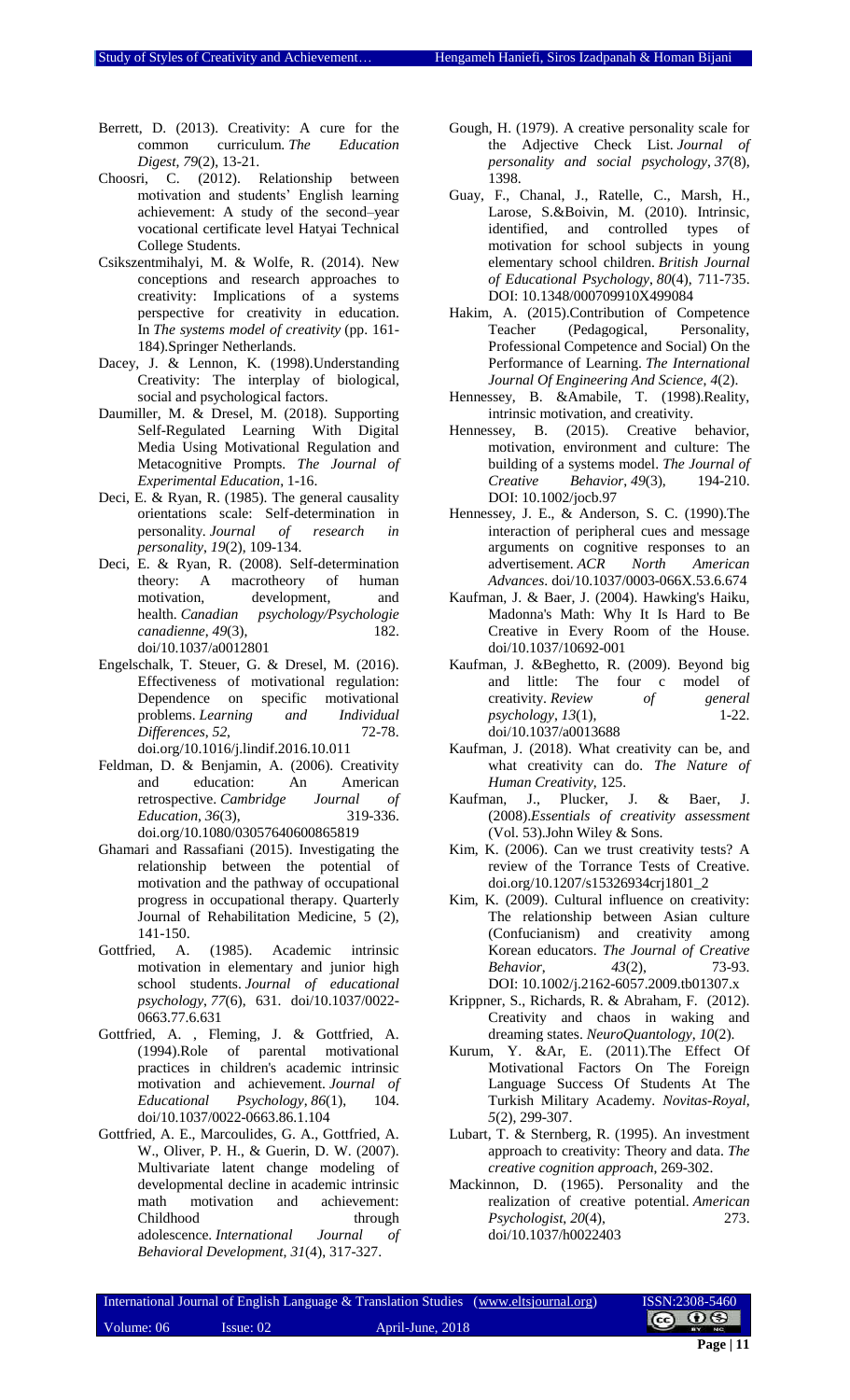# International Journal of English Language & Translation Studies [\(www.eltsjournal.org\)](http://www.eltsjournal.org/) ISSN:2308-5460<br>Velumes 06 - January 02 - January 2010 Volume: 06 Issue: 02 April-June, 2018

- Maslow, A. (1968). Music education and peak experience. *Music Educators Journal*, *54*(6), 72-171.
- McWilliam, E., & Dawson, S. (2008). Teaching for creativity: Towards sustainable and replicable pedagogical practice. *Higher education*, *56*(6), 633-643. mediating roles of creative self-efficacy and intrinsic motivation. *Studies in Higher*
- Mednick, M. & Thomas, V. (2008). Women and achievement. *Psychology of women: A handbook of issues and theories*, 625-651.
- Mednick, S. (1962).The associative basis of the creative process. *Psychological review*, *69*(3), 220-232. doi/10.1037/h0048850
- Perkins, D. (1990).The nature and nurture of creativity.
- Perkins, M. (2004). Literacy, creativity and popular culture. *Literacy Through Creativity*, 37.
- Peterson, C.& Seligman, M. (2004). *Character strengths and virtues: A handbook and classification* (Vol. 1). Oxford University Press.
- Piaget, J. (2013). *The construction of reality in the child* (Vol. 82). Routledge.
- Piaget, J., &Elkind, D. (1968). *Six psychological studies* (Vol. 462). Vintage Books.
- Rhodes, J. , Pitts, S., & Kamery, R. (2004). Creativity in the Workplace: Management's Responsibility for Positive Communications. *Journal of Organizational Culture, Communications and Conflict*, *8*(2), 63.
- Richards, G. & Wilson, J. (Eds.).(2007). *Tourism, creativity and development* (Vol. 10).Routledge.
- Richards, M., Shah, N., Hastings, D. & Rhodes, D. (2007, June). 6.4. 3 Architecture Frameworks in System Design: Motivation, Theory, and Implementation. In *INCOSE International Symposium* (Vol. 17, No. 1, pp. 981-990). DOI: 10.1002/j.2334- 5837.2007.tb02926.x
- Runco, M. & Chand, I. (1995).Cognition and creativity. *Educational psychology review*, *7*(3), 243-267.
- Runco, M., Plucker, J., & Lim, W. (2001).Development and psychometric integrity of a measure of ideational behavior.*Creativity Research Journal*, *13*(3- 4), 393-400. doi.org/10.1207/S15326934CRJ1334\_16
- Sawyer, K. (2011). The cognitive neuroscience of creativity: a critical review. *Creativity research journal*, *23*(2), 137-154. doi.org/10.1080/10400419.2011.571191
- Sawyer, R. (2003). *Creativity and development*. Counterpoints: Cognition, Memo.
- Sawyer, R. (2011). *Explaining creativity: The science of human innovation*. Oxford University Press.
- Sternberg, R. &Lubart, T. (1996).Investing in creativity. *American psychologist*, *51*(7), 677. doi/10.1037/0003-066X.51.7.677
- Sternberg, R. & Kaufman, J. (2018). The Big Questions in the Field of Creativity. *The Nature of Human Creativity*, 374.
- Sternberg, R. (2006). The nature of creativity. *Creativity research journal*, *18*(1), 87-98. doi.org/10.1207/s15326934crj1801\_10
- Sternberg, R. (2006). The nature of creativity. *Creativity research journal*, *18*(1), 87 doi.org/10.1207/s15326934crj1801\_10
- Sternberg, R. (2012). The assessment of creativity: An investment-based approach. *Creativity research journal*, *24*(1), 3-12. doi.org/10.1080/10400419.2012.652925
- Taylor, C. (1988). Various approaches to and definitions of creativity. *The nature of creativity*, 99-121.
- Taylor, I. (1976). Psychological sources of creativity. *The Journal of Creative Behavior*, *10*(3), 193-202. DOI: 10.1002/j.2162-6057.1976.tb01024.x
- Tomak, T., & Šendula-Pavelić, M. (2017). Motivation towards studying english for specific purposes among students of medical and healthcare studies. *JAHR*, *8*(16), 151- 170.
- Torrance, E. (1972). Can we teach children to think creatively?. *The Journal of Creative Behavior*, *6*(2), DOI: 10.1002/j.2162-6057.1972.tb00923.x
- Torrance, E. (1988). The nature of creativity as manifest in its testing. *The nature of creativity*, 43-75.
- Torrance, E. (2003). Reflection on emerging insights on the educational psychology of creativity. *The educational psychology of creativity*, 273-286.
- Torrance, E., Ball, O., & Safter, H.. (2003). *Torrance tests of creative thinking*. Scholastic Testing Service.
- Torrance, E., Murdock, M., & Fletcher, D. (1996). *Creative problem solving: Through role playing*. Benedic Books. towards their profession: A descriptive survey. *Contemporary nurse*, *35* (1), 114- 127. doi.org/10.5172/conu.2010.35.1.114
- Treffinger, D., Isaksen, S., & Stead-Dorval, K. (2005). *Creative problem solving: An introduction*. Prufrock Press Inc.
- Treffinger, D., Schoonover, P., & Selby, E. (2012). *Educating for Creativity and Innovation*. Prufrock Press Inc. PO Box 8813, Waco, TX 76714.
- Vallerand, R. (2012). From motivation to passion: In search of the motivational processes involved in a meaningful life. *Canadian Psychology/Psychologie Canadienne*, *53* (1), 42. doi/10.1037/a0026377
- Vallerand, R., Pelletier, L., Blais, M., Briere, N., Senecal, C.&Vallieres, E. (1992). education. *Educational and psychological measurement*, *52*(4), 1003-1017.
- Walker, C., Greene, B., & Mansell, R. (2006).Identification with academics, intrinsic/extrinsic motivation, and selfefficacy as predictors of cognitive

**Cite this article as:** Haniefi, H., Izadpanah, S. & Bijani, H. (2018). Study of Styles of Creativity and Achievement Motivation among Iranian EFL and Non- EFL Learners. *International Journal of English Language & Translation Studies*. *6(2). 01-13.*